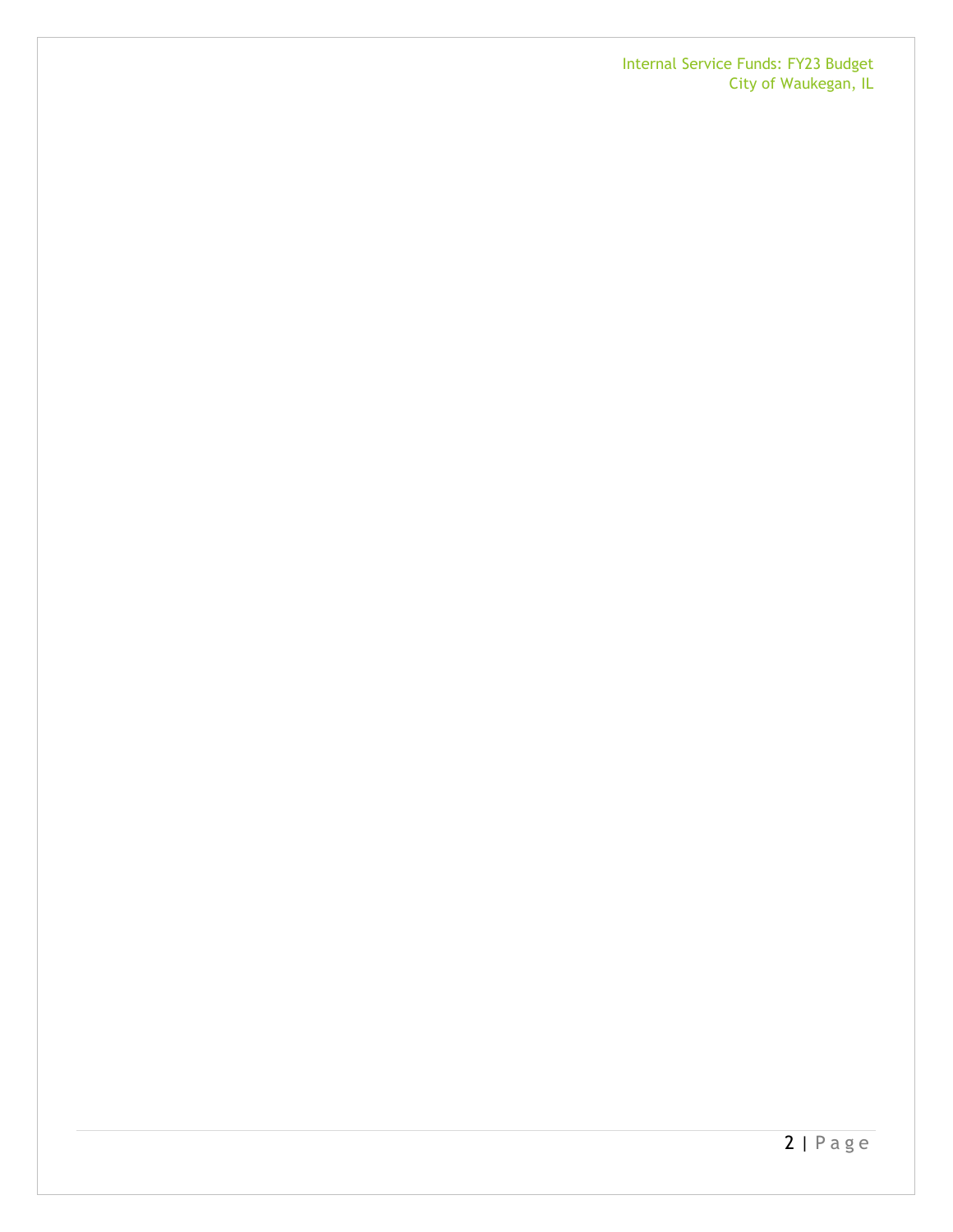# **TABLE OF CONTENTS**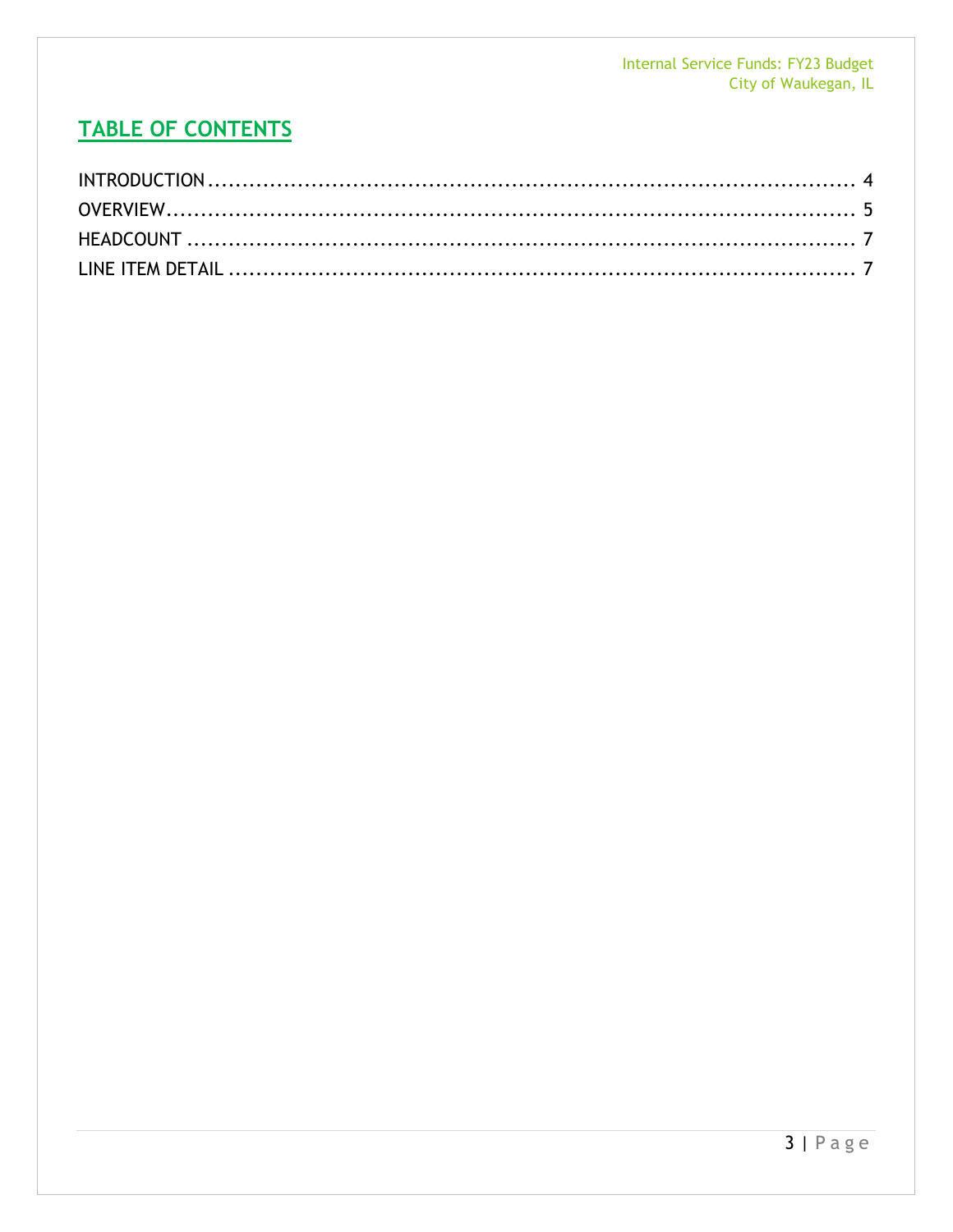# <span id="page-3-0"></span>**INTRODUCTION**

The City maintains Internal Service Funds to account for services provided between departments on a cost reimbursement basis. This allows for vendors, claims, and settlements to be paid accurately, timely, and in a centralized manner. The City's premiums are run through the Employee Benefit Plan Fund with charges assigned back to the department from which the employee or retiree is associated on a weekly or monthly basis.

Because of the nature of these funds, revenues and expenditures shown below are made up of both *true* revenues and expenditures such as interest revenue or salary expense as well as *contra* revenues and expenditures. These "contra" accounts are not true monies flowing in and out, but rather offsets to an appropriate budget area elsewhere so that the City can move revenues and expenditures to the correct department/function. For example, premiums for a police employee's benefits are originally charged through the internal service funds to keep track of all benefit costs more easily. Thereafter, the contra account is used to offset the expenditure by the internal service fund and subsequently re-charge the benefit premiums to a police expenditure line in the City's General Fund. Because of this, the full revenues and expenditures that are seen below are made up of both *true* and *contra* amounts and will remain close to equal to one another on a year-to-year basis.

The City is exposed to various risks of loss claims related to workers' compensation, property damage, torts, errors and omissions, etc. The financial activity related to these risks are processed through the Safety and Risk Management Fund and then charged back to the appropriate departmental budget to recoup those costs.

In the past, the City of Waukegan also used an Internal Service Fund to budget for Information Technology Costs. The financial activity related to these risks were processed through the IT Internal Service Fund and subsequently charged back to the appropriate departmental budget to recoup those costs. Beginning in FY23, the City has elected to budget IT costs directly within departments rather than through the Internal Service Funds.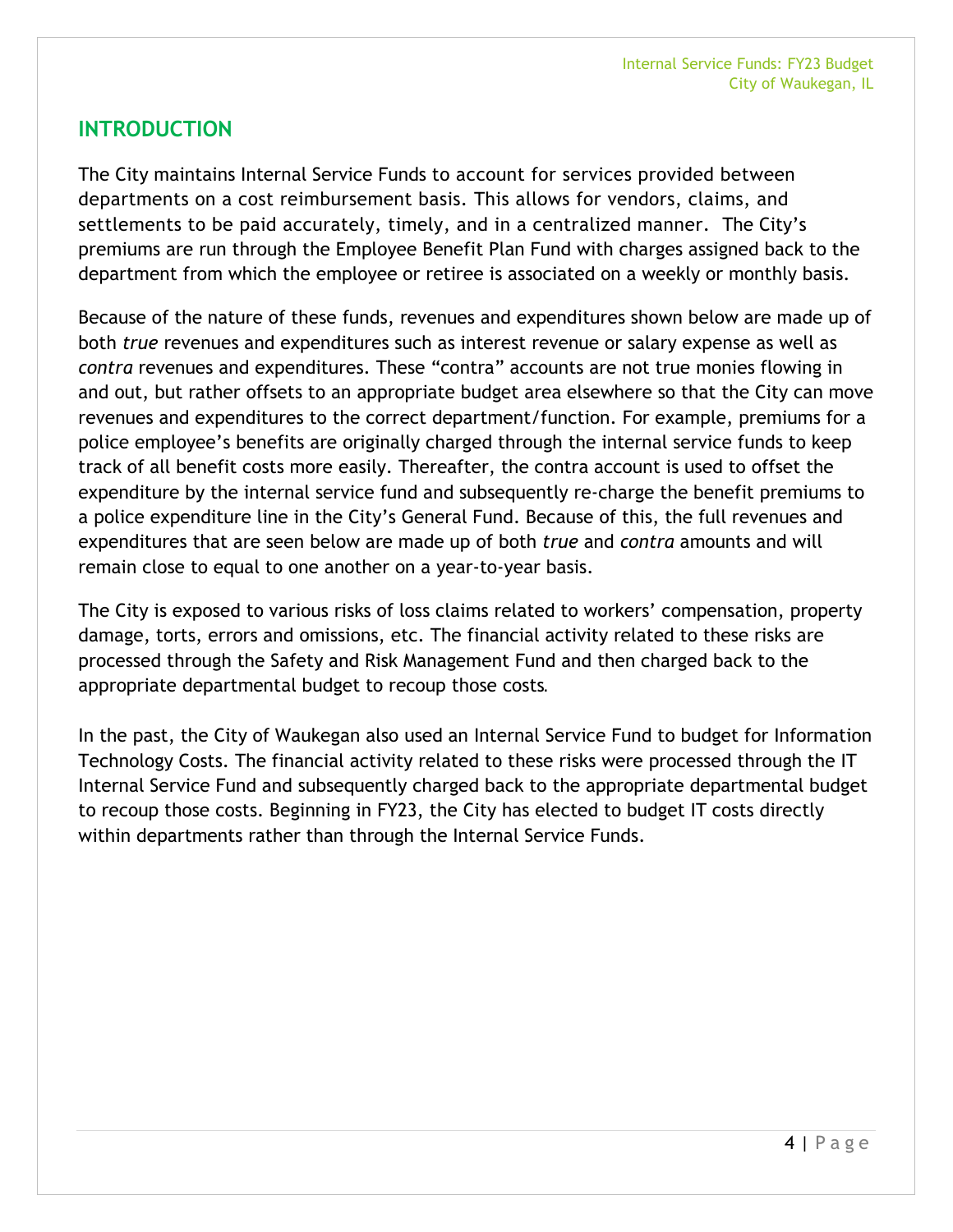# <span id="page-4-0"></span>**OVERVIEW**

The Fiscal Year beginning May 1, 2022 and ending April 30, 2023 ("FY23") Internal Service Funds budget calls for \$16.17 million in revenue and expenses totaling \$16.15 million. A surplus of \$16.0 thousand is expected in the Internal Service Funds.

| <b>INTERNAL SERVICE FUNDS - FY23 BUDGET OVERVIEW</b> |                   |  |  |  |  |
|------------------------------------------------------|-------------------|--|--|--|--|
|                                                      |                   |  |  |  |  |
| <b>REVENUES</b>                                      | 16,176,000.00     |  |  |  |  |
| <b>EXPENDITURES</b>                                  | (16, 159, 200.00) |  |  |  |  |
| <b>SURPLUS (DEFICIT) BEFORE TRANSFERS</b>            | 16,800.00         |  |  |  |  |
| <b>TRANSFERS IN</b>                                  |                   |  |  |  |  |
| <b>TRANSFERS OUT</b>                                 |                   |  |  |  |  |
| <b>SURPLUS (DEFICIT) AFTER TRANSFERS</b>             | 16,800.00         |  |  |  |  |

Actual revenues, expenditures, and transfers for the prior fiscal year, the FY22 original budget, and the FY23 budget are shown on the following page. The remaining pages feature headcount totals and line item detail for the FY23 budget proposal.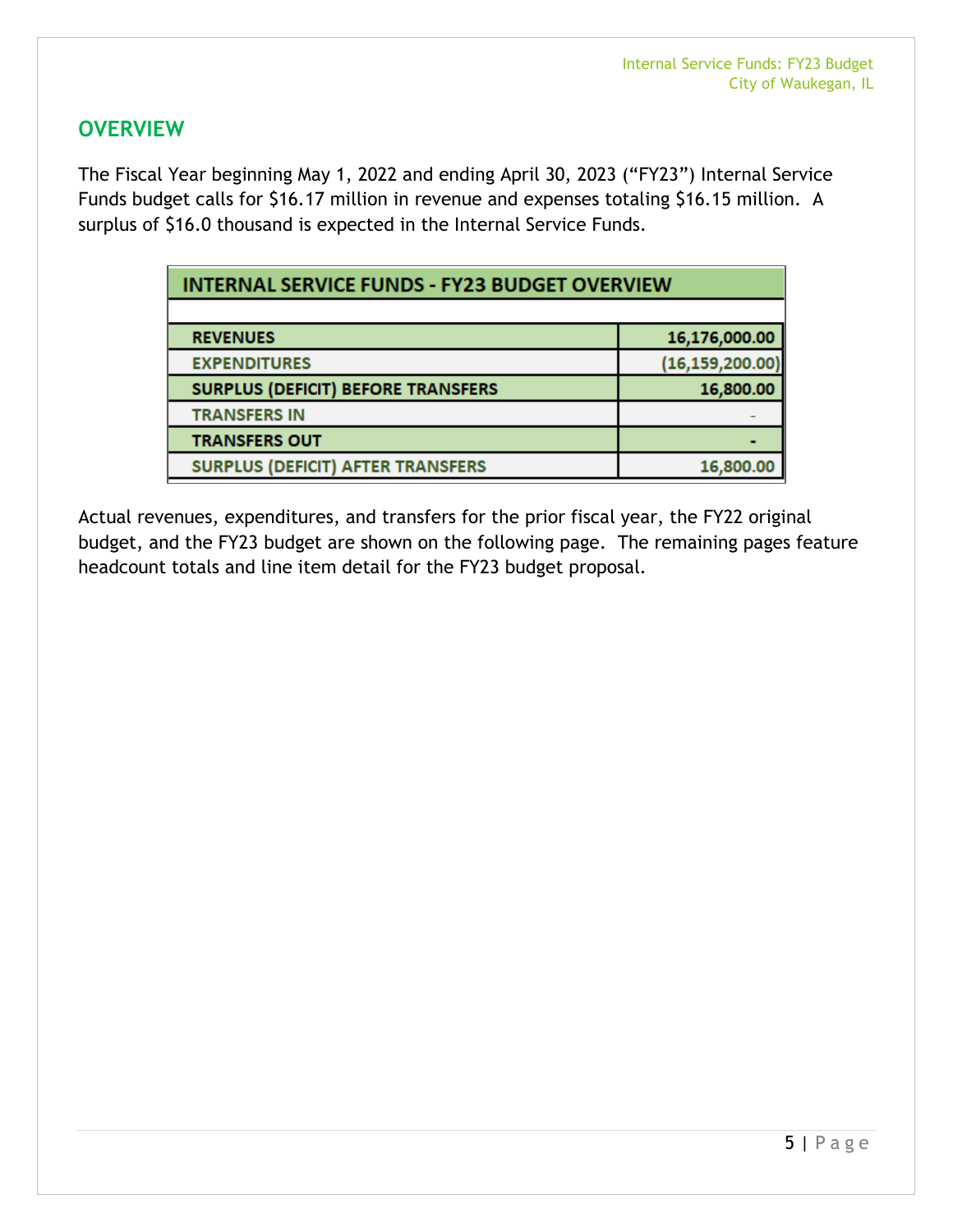# **INTERNAL SERVICE FUNDS BUDGET FY2023**

| <b>REVENUES</b> |                 | FY23 v FY22 Budget           |                |                     |                        |                |         |
|-----------------|-----------------|------------------------------|----------------|---------------------|------------------------|----------------|---------|
| <b>Fund</b>     | <b>Detail</b>   | <b>Desc</b>                  | <b>FY21</b>    | <b>FY22 OBudget</b> | <b>FY23 Budget Req</b> | $$$ Change     | $%$ Chq |
|                 | <b>SUB 3000</b> | <b>TAX COLLECTION</b>        |                | $\blacksquare$      | (375,000.00)           | (375,000.00)   |         |
|                 | <b>SUB4200</b>  | <b>REIMBURSEMENT</b>         | (6,588.15)     | -                   |                        |                |         |
|                 | <b>SUB 4600</b> | <b>INTEREST EARNED</b>       | (9,635.34)     |                     | (3,000.00)             | (3,000.00)     |         |
|                 | <b>SUB 4800</b> | <b>MISCELLANEOUS REVENUE</b> | (1,026,756.94) | -                   | (5,450,500.00)         | (5,450,500.00) |         |
|                 | <b>SUB 5800</b> | <b>PREMIUM CONTRIBUTIONS</b> | (7,503,524.13) | (9,348,100.00)      | (10, 347, 500.00)      | (999, 400.00)  | 10.7%   |
|                 |                 | <b>TOTAL 600 REVENUES</b>    | (8,546,504.56) | (9,348,100.00)      | (16, 176, 000.00)      | (6,827,900.00) | 73.0%   |

| <b>EXPENDITURES BY SUB</b> |                 |                               |                  |                     |                        |                | FY23 v FY22 Budget |
|----------------------------|-----------------|-------------------------------|------------------|---------------------|------------------------|----------------|--------------------|
| <b>Fund</b>                | Detail          | <b>Desc</b>                   | <b>FY21</b>      | <b>FY22 OBudget</b> | <b>FY23 Budget Reg</b> | \$ Change      | $%$ Chq            |
|                            | <b>SUB 2100</b> | <b>PERSONNEL SERVICES</b>     | 473,913.14       | 534,000.00          | 157,400.00             | (376,600.00)   | (70.5%)            |
|                            | <b>SUB 2200</b> | <b>PERSONNEL BENEFITS</b>     | 568,963.76       | 624,800.00          | 454,100.00             | (170, 700.00)  | (27.3%)            |
|                            | <b>SUB 2400</b> | <b>CONTRACTUAL SERVICES</b>   | 18,514,951.87    | 17,459,100.00       | 15,541,700.00          | (1,917,400.00) | (11.0%)            |
|                            | <b>SUB 2500</b> | <b>COMMODITIES</b>            | 847.39           | 94,700.00           | 6,000.00               | (88,700.00)    | (93.7%)            |
|                            | <b>SUB 2600</b> | <b>CAPITAL OUTLAY</b>         |                  |                     |                        |                |                    |
|                            | <b>SUB 2800</b> | <b>NON-CASH EXPENSE</b>       | (7, 476, 958.28) | (9,364,500.00)      |                        | 9,364,500.00   | $(100.0\%)$        |
|                            |                 | <b>TOTAL 600 EXPENDITURES</b> | 12,081,717.88    | 9,348,100.00        | 16,159,200.00          | 6,811,100.00   | 72.9%              |

| <b>EXPENDITURES BY FUND</b> |               |                                     |               |                     |                        |              | FY23 v FY22 Budget |
|-----------------------------|---------------|-------------------------------------|---------------|---------------------|------------------------|--------------|--------------------|
| <b>Fund</b>                 | <b>Detail</b> | <b>Desc</b>                         | <b>FY21</b>   | <b>FY22 OBudget</b> | <b>FY23 Budget Reg</b> | \$ Change    | $%$ Chq            |
|                             | 660           | <b>SAFETY &amp; RISK MANAGEMENT</b> | 3,685,515.17  | -                   | 5,436,700.00           | 5,436,700.00 |                    |
|                             | 680           | <b>EMPLOYEE BENEFIT PLAN</b>        | 8,228,890.02  | 9,196,400.00        | 10,576,900.00          | 1,380,500.00 | 15.0%              |
|                             | 685           | SELF FUNDED FLEX SPENDING           | 134,254.60    | 151,700.00          | 145.600.00             | (6, 100.00)  | (4.0%)             |
|                             | 695           | <b>IT INTERNAL SERVICE</b>          | 33,058.09     | $\blacksquare$      |                        |              |                    |
|                             |               | <b>TOTAL 600 EXPENDITURES</b>       | 12,081,717.88 | 9,348,100.00        | 16,159,200.00          | 6,811,100.00 | 72.9%              |

|                              | <b>EXCESS OF REV OVER EXP</b> | (3,535,213.32) |  | (16.800.00) | 6,800,00 |  |
|------------------------------|-------------------------------|----------------|--|-------------|----------|--|
|                              |                               |                |  |             |          |  |
| $A$ TUER FINIAN CINA CAURAEC |                               |                |  |             |          |  |

| <b>OTHER FINANCING SOURCES</b> |                 |                              |             |                          |          |         | FY23 v FY22 Budget |
|--------------------------------|-----------------|------------------------------|-------------|--------------------------|----------|---------|--------------------|
| <b>Fund</b>                    | <b>Detail</b>   | <b>Desc</b>                  | <b>FY21</b> | <b>FY22 OBudget</b>      | S Chanae | $%$ Chq |                    |
|                                | <b>SUB 6300</b> | <b>TRANSFERS IN</b>          | 48.119.70   |                          |          |         |                    |
|                                | <b>SUB 6800</b> | <b>TRANSFERS OUT</b>         | -           | $\blacksquare$           |          |         |                    |
|                                |                 | <b>TOTAL OTHER FINANCING</b> | 48,119.70   | $\overline{\phantom{0}}$ | -        |         |                    |

| <b>NET CHANGE IN FUND BALANCE</b> | 3,487,093.62      | 121.245.00        | 16,800.00              |                |      |
|-----------------------------------|-------------------|-------------------|------------------------|----------------|------|
| <b>FUND BAL BEGINNING OF YEAR</b> | (25, 812, 489.64) | (22, 325, 396.02) | (22, 204, 151.02)      |                |      |
| UNREST. FUND BAL END OF YEAR      | (22.325.396.02)   | (22.204.151.02)   | (22, 187, 351.02)      | 16,800.00      | 0.1% |
|                                   | FY21              | FY22 OBudget      | <b>FY23 Budget Reg</b> | FB Incr (Decr) | %    |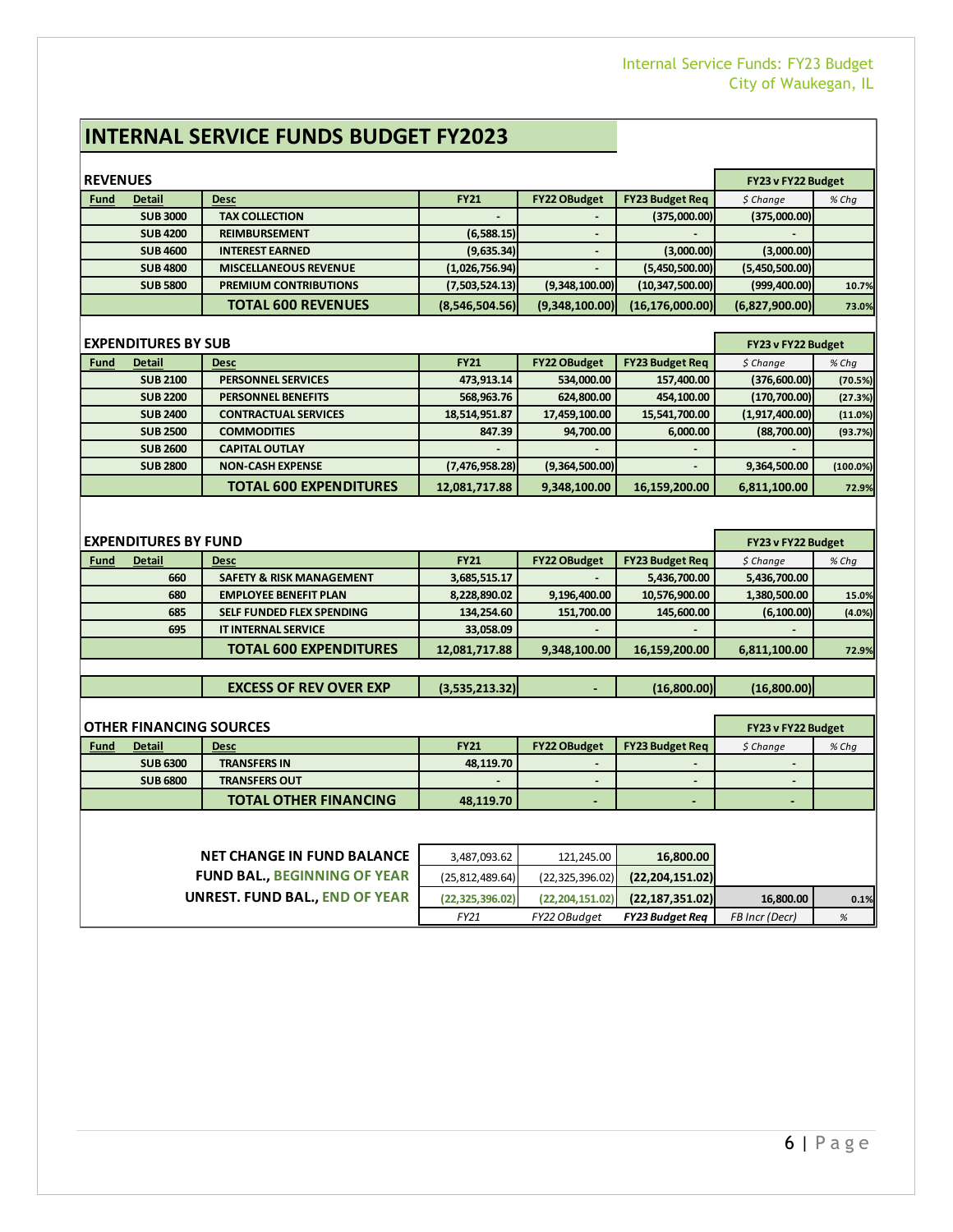# <span id="page-6-0"></span>**HEADCOUNT**

The budgeted headcount for the Internal Service Funds is shown below. The IT Department is being reclassified to the General Fund, so the Risk Management department is the only area that remains in the Internal Service funds. They will add an Office Supervisor in FY23.

| <b>Internal Service Funds Central Services</b> |                          |        |          |                          |                          |        |  |  |  |
|------------------------------------------------|--------------------------|--------|----------|--------------------------|--------------------------|--------|--|--|--|
|                                                |                          |        | FY2022   | FY22                     | FY2023                   |        |  |  |  |
|                                                | FY2020                   | FY2021 | Proposed | Amended                  | Proposed                 | Change |  |  |  |
| Assistant IT Director                          | 1.00                     | 1.00   | 1.00     | 1.00                     |                          | (1.00) |  |  |  |
| IT Administrator                               | 1.00                     | 1.00   | 1.00     | 1.00                     | $\overline{\phantom{0}}$ | (1.00) |  |  |  |
| <b>Information Sys Director</b>                | 1.00                     | 1.00   | 1.00     | 1.00                     | $\overline{\phantom{0}}$ | (1.00) |  |  |  |
| IT Technician                                  | 2.00                     | 3.00   | 2.00     | 2.00                     | $\overline{\phantom{0}}$ | (2.00) |  |  |  |
| Office Supervisor                              | $\overline{\phantom{a}}$ |        |          | $\overline{\phantom{a}}$ | 1.00                     | 1.00   |  |  |  |
| Risk Manager                                   | 1.00                     | 1.00   | 1.00     | 1.00                     | 1.00                     |        |  |  |  |
|                                                | 6.00                     | 7.00   | 6.00     | 6.00                     | 2.00                     | (4.00) |  |  |  |

# <span id="page-6-1"></span>**LINE ITEM DETAIL**

#### **FUND 660 - SAFETY & RISK MANAGEMENT**

| <b>REVENUES</b>                | FY23 v FY22 Budget |                              |                    |                |         |
|--------------------------------|--------------------|------------------------------|--------------------|----------------|---------|
| <b>Description</b>             | <b>FY21</b>        | <b>FY22 OBudget</b>          | <b>FY23 Budget</b> | \$ Change      | $%$ Chq |
| <b>Interest Earned</b>         | (9,635.34)         |                              | (3,000.00)         | (3,000.00)     |         |
| <b>INTEREST EARNED</b>         | (9,635.34)         |                              | (3,000.00)         | (3,000.00)     |         |
| Damaged Property Recovery      |                    |                              |                    |                |         |
| <b>Restitution Payments</b>    | (3,481.80)         |                              | (1,500.00)         | (1,500.00)     |         |
| Reimbursement - Worker's Comp. | (35, 269.53)       |                              | (80,000.00)        | (80,000.00)    |         |
| Reimb. - Settlements/Lawsuits  | (158, 749.91)      |                              | (150,000.00)       | (150,000.00)   |         |
| Liability-Surcharge            |                    |                              |                    |                |         |
| W/C-Surcharge                  |                    | $\overline{\phantom{0}}$     |                    |                |         |
| W/C Charges from Depts         |                    |                              | (2,607,000.00)     | (2,607,000.00) |         |
| LI Charges from Depts          |                    |                              | (2,607,000.00)     | (2,607,000.00) |         |
| Miscellaneous Revenue          | (9,560.21)         |                              | (5,000.00)         | (5,000.00)     |         |
| <b>MISCELLANEOUS REVENUE</b>   | (207,061.45)       | $\qquad \qquad \blacksquare$ | (5,450,500.00)     | (5,450,500.00) |         |
| Liability Premium Insurance    |                    | ٠                            |                    |                |         |
| <b>PREMIUM CONTRIBUTIONS</b>   |                    | -                            |                    |                |         |
| <b>TOTAL 660 REVENUES</b>      | (216, 696.79)      |                              | (5,453,500.00)     | (5,453,500.00) |         |

| <b>EXPENDITURES</b>         | <b>FY23 v FY22 Budget</b> |                     |                    |            |       |
|-----------------------------|---------------------------|---------------------|--------------------|------------|-------|
| <b>Description</b>          | <b>FY21</b>               | <b>FY22 OBudget</b> | <b>FY23 Budget</b> | $$$ Change | % Chq |
| Director of Risk Management | 71,257.49                 | 93,000.00           | 102,400.00         | 9,400.00   | 10.1% |
| Office Supervisor           | $\overline{\phantom{0}}$  |                     | 55,000.00          | 55,000.00  |       |
| <b>PERSONNEL SERVICES</b>   | 71.257.49                 | 93,000.00           | 157,400.00         | 64,400.00  | 69.2% |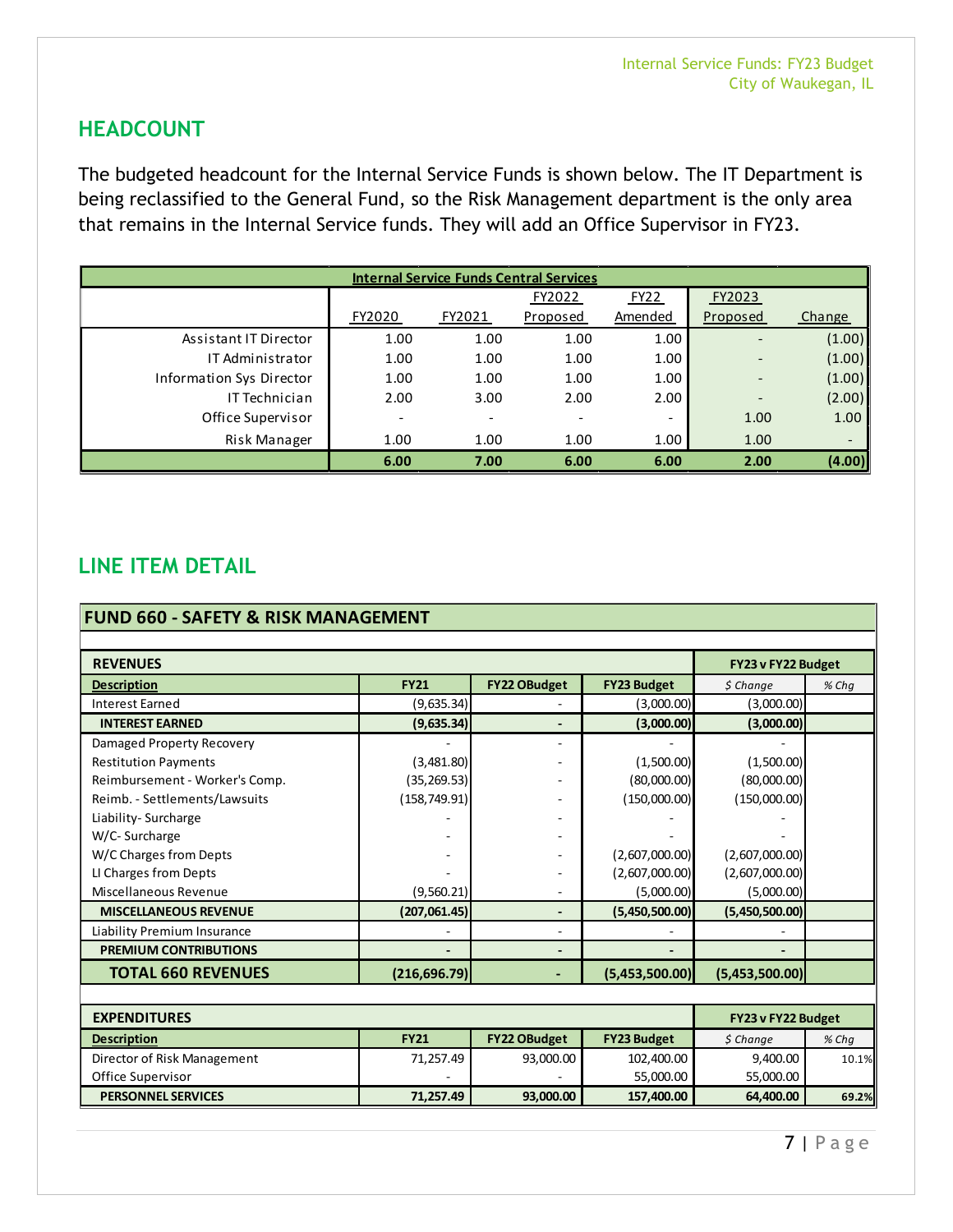| <b>FUND 660 - SAFETY &amp; RISK MANAGEMENT (CONT)</b> |                   |                          |                          |                    |              |  |
|-------------------------------------------------------|-------------------|--------------------------|--------------------------|--------------------|--------------|--|
| <b>EXPENDITURES</b>                                   |                   |                          |                          | FY23 v FY22 Budget |              |  |
| Health Ins Buy Out                                    | 1,000.00          |                          | 800.00                   | 800.00             |              |  |
| Hospitalization                                       |                   | 16,800.00                | 42,800.00                | 26,000.00          | 154.8%       |  |
| Employer Portion-OASDI (FICA)                         | 4,688.78          | 7,000.00                 | 9,200.00                 | 2,200.00           | 31.4%        |  |
| <b>Employer Portion-Medicare Ex</b>                   | 1,096.56          | 1,000.00                 | 2,200.00                 | 1,200.00           | 120.0%       |  |
| Life Insurance Premiums                               | 295.80            | 500.00                   | 500.00                   |                    | 0.0%         |  |
| <b>Employer IMRF</b>                                  | 11,042.74         | 11,000.00                | 17,600.00                | 6,600.00           | 60.0%        |  |
| IL WC Comm Assessment 2702                            | 2,106.03          | 6,000.00                 | 6,000.00                 |                    | 0.0%         |  |
| <b>PERSONNEL BENEFITS</b>                             | 20,229.91         | 42,300.00                | 79,100.00                | 36,800.00          | 87.0%        |  |
| Conference & Travel                                   |                   |                          | 2,500.00                 | 2,500.00           |              |  |
| Training & Schooling                                  |                   |                          | 1,000.00                 | 1,000.00           |              |  |
| Postage                                               | 218.24            |                          | 100.00                   | 100.00             |              |  |
| Printing                                              |                   |                          | 500.00                   | 500.00             |              |  |
| <b>Other Professional Services</b>                    |                   | 1,000.00                 | 1,000.00                 |                    | 0.0%         |  |
| Membership Dues                                       |                   |                          | 1,000.00                 | 1,000.00           |              |  |
| <b>Declared Emergency Commodities</b>                 | 122,428.75        |                          |                          |                    |              |  |
| Postage                                               |                   |                          | 1,000.00                 | 1,000.00           |              |  |
| Printing                                              |                   |                          | 1,000.00                 | 1,000.00           |              |  |
| Claims Expense                                        | 4,174,551.80      | 2,370,200.00             | 1,500,000.00             | (870, 200.00)      | (36.7%)      |  |
| <b>Liability Insurance Premiums</b>                   |                   |                          | 3,500,000.00             | 3,500,000.00       |              |  |
| <b>Worker's Compensation Premiums</b>                 |                   |                          | 179,000.00               | 179,000.00         |              |  |
| Est. Liability for Claims/IBNR                        | 3,427,259.60      |                          |                          |                    |              |  |
| <b>IT Svcs</b>                                        |                   |                          | 7,100.00                 | 7,100.00           |              |  |
| <b>Insurance Premiums - Stop Loss</b>                 |                   | 1,392,800.00             |                          | (1,392,800.00)     | $(100.0\%)$  |  |
| Employee Physical/Med Treatmnt                        |                   |                          |                          |                    |              |  |
| <b>CONTRACTUAL SERVICES</b>                           | 7,724,458.39      | 3,764,000.00             | 5,194,200.00             | 1,430,200.00       | 38.0%        |  |
| Office Supplies                                       | 42.07             | 1,000.00                 | 1,000.00                 |                    | 0.0%         |  |
| Gasoline & Oil                                        | 7.35              |                          |                          |                    |              |  |
| <b>Computer Supplies</b>                              |                   |                          | 2,500.00                 | 2,500.00           |              |  |
| Miscellaneous Expense                                 | 385.00            | 1,000.00                 |                          | (1,000.00)         | $(100.0\%)$  |  |
| Cash Shortage Expense                                 | (2.92)            |                          |                          |                    |              |  |
| <b>Operating Supplies</b>                             |                   |                          | 1,500.00                 | 1,500.00           |              |  |
| Office Supplies                                       |                   |                          | 1,000.00                 | 1,000.00           |              |  |
| <b>COMMODITIES</b>                                    | 431.50            | 2,000.00                 | 6,000.00                 | 4,000.00           | 200.0%       |  |
| <b>Bad Debt Expense</b>                               | 5,362.50          |                          |                          |                    |              |  |
| Inc/Dec in Comp Abs Gen Govt                          | (6,558.00)        |                          |                          |                    |              |  |
| Contra Claims Revenue                                 | 264,776.49        |                          |                          |                    |              |  |
| Contra Claims Expense                                 | (4,394,443.11)    | (3,901,300.00)           |                          | 3,901,300.00       | $(100.0\%)$  |  |
| <b>NON-CASH EXPENSE</b>                               | (4, 130, 862.12)  | (3,901,300.00)           |                          | 3,901,300.00       | $(100.0\%)$  |  |
| <b>TOTAL 660 EXPENDITURES</b>                         | 3,685,515.17      |                          | 5,436,700.00             | 5,436,700.00       |              |  |
|                                                       |                   |                          |                          |                    |              |  |
| <b>EXCESS OF REV OVER EXP</b>                         | (3,468,818.38)    |                          | 16,800.00                | 16,800.00          |              |  |
|                                                       |                   |                          |                          |                    |              |  |
| OTHER FINANCING SOURCES                               |                   |                          |                          | FY23 v FY22 Budget |              |  |
| <b>Description</b>                                    | <b>FY21</b>       | <b>FY22 OBudget</b>      | <b>FY23 Budget</b>       | \$ Change          | % Chq        |  |
| <b>Transfers From General Fund</b>                    | (48, 119.70)      |                          |                          |                    |              |  |
| <b>TRANSFERS IN</b>                                   | 48,119.70         |                          | $\overline{\phantom{a}}$ |                    |              |  |
| <b>TOTAL OTHER FINANCING</b>                          | 48,119.70         | ٠                        |                          | ٠                  |              |  |
|                                                       |                   |                          |                          |                    |              |  |
| <b>NET CHANGE IN FUND BALANCE</b>                     | 3,420,698.68      | $\overline{\phantom{a}}$ | 16,800.00                |                    |              |  |
| <b>FUND BAL., BEGINNING OF YEAR</b>                   | (24, 973, 914.00) | (21, 553, 215.32)        | (21,553,215.32)          |                    |              |  |
| <b>UNREST. FUND BAL., END OF YEAR</b>                 | (21, 553, 215.32) | (21, 553, 215.32)        | (21, 536, 415.32)        | 16,800.00          |              |  |
|                                                       | FY21              | FY22 OBudget             | FY23 Budget              | FB (Incr) Decr     | 0.1%<br>$\%$ |  |
|                                                       |                   |                          |                          |                    |              |  |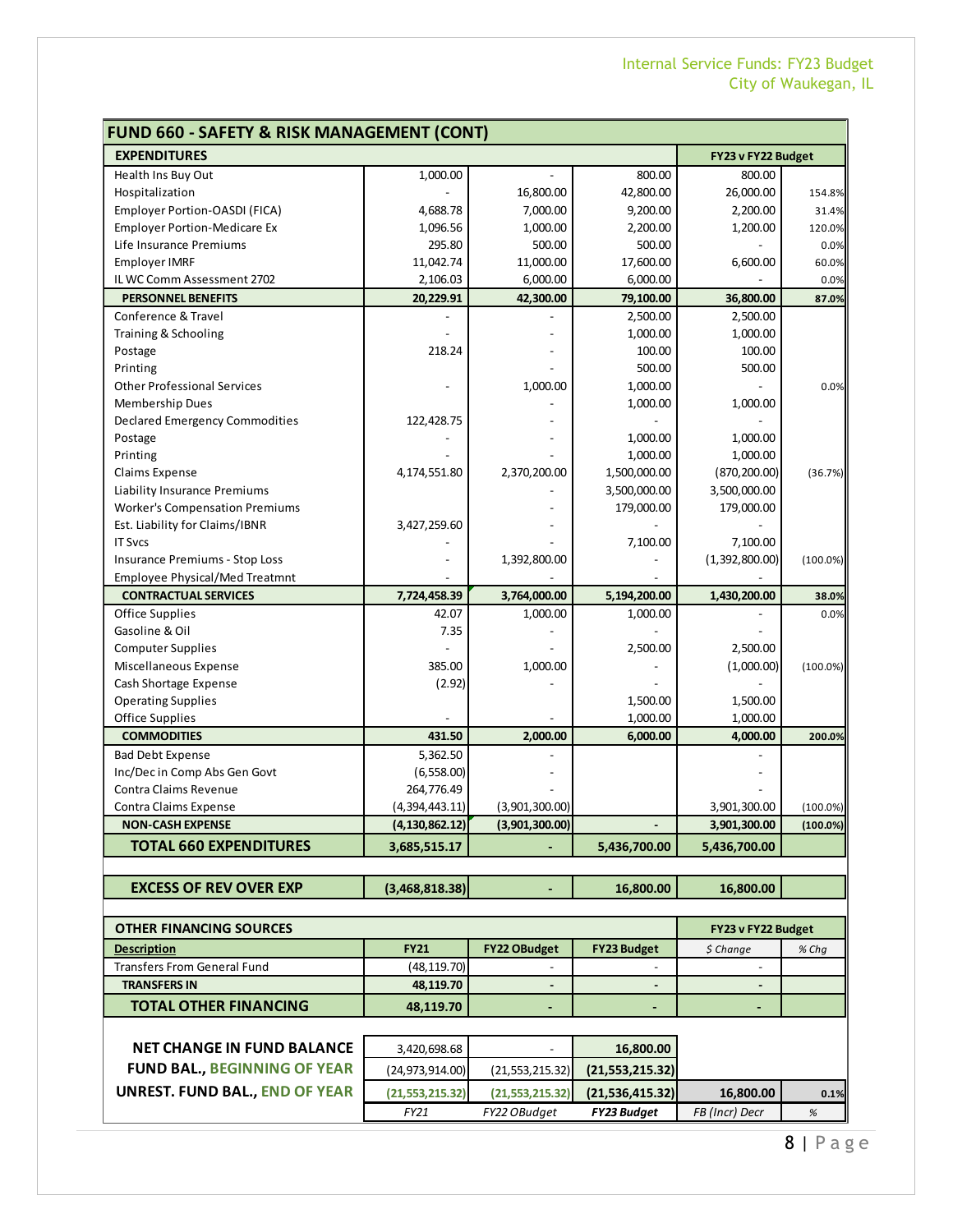### **FUND 680 - EMPLOYEE BENEFIT PLAN**

| <b>REVENUES</b>                |                  |                     |                    | FY23 v FY22 Budget |         |
|--------------------------------|------------------|---------------------|--------------------|--------------------|---------|
| <b>Description</b>             | <b>FY21</b>      | <b>FY22 OBudget</b> | <b>FY23 Budget</b> | \$ Change          | % Chq   |
| Property Tax - PSEBA           |                  |                     | (375,000.00)       | (375,000.00)       |         |
| <b>TAX COLLECTION</b>          |                  |                     | (375,000.00)       | (375,000.00)       |         |
| Change in Amt Due to Ins Provi | (819, 695.07)    |                     |                    |                    |         |
| <b>MISCELLANEOUS REVENUE</b>   | (819, 695.07)    |                     |                    |                    |         |
| Employee Contrib. - PPO Plan   | (278, 798.17)    | (324,000.00)        | (364,000.00)       | (40,000.00)        | 12.3%   |
| Employee Contrib - Dental PPO  | (33,708.72)      | (38,000.00)         | (38,000.00)        |                    | 0.0%    |
| Employee Contrib. HMO Plan     | (321, 746.28)    | (342,000.00)        | (409,000.00)       | (67,000.00)        | 19.6%   |
| Employee Contrib - Dental HMO  | (2, 155.73)      | (1,000.00)          | (3,000.00)         | (2,000.00)         | 200.0%  |
| City Contrib. - PPO Plan       | (2, 160, 058.31) | (3,000,000.00)      | (3,478,350.00)     | (478, 350.00)      | 15.9%   |
| City Contrib - Dental PPO      | (293, 165.37)    | (338,700.00)        | (346,900.00)       | (8, 200.00)        | 2.4%    |
| City Contrib. - HMO Plan       | (2,554,877.23)   | (3, 100, 000.00)    | (3,478,350.00)     | (378, 350.00)      | 12.2%   |
| City Contrib - Dental HMO      | (19, 478.20)     | (2,800.00)          | (22, 100.00)       | (19,300.00)        | 689.3%  |
| City Contrib - MOE Fringe Plan | (1,648,928.00)   | (1,750,000.00)      | (1,818,200.00)     | (68, 200.00)       | 3.9%    |
| Employer Contrib. - Life Ins.  | (62, 944.15)     | (129,000.00)        | (74,000.00)        | 55,000.00          | (42.6%) |
| Employee Contrib. - AFLAC      | 13,359.13        | (170,900.00)        | (170,000.00)       | 900.00             | (0.5%)  |
| Insurance EE Independent Life  |                  |                     |                    |                    |         |
| Eye Med Vision EE Contribution |                  |                     |                    |                    |         |
| <b>PREMIUM CONTRIBUTIONS</b>   | (7, 362, 501.03) | (9, 196, 400.00)    | (10, 201, 900.00)  | (1,005,500.00)     | 10.9%   |
| <b>TOTAL 680 REVENUES</b>      | (8, 182, 196.10) | (9, 196, 400.00)    | (10,576,900.00)    | (1,380,500.00)     | 15.0%   |

| <b>EXPENDITURES</b>           |              |                     | FY23 v FY22 Budget |              |         |
|-------------------------------|--------------|---------------------|--------------------|--------------|---------|
| <b>Description</b>            | <b>FY21</b>  | <b>FY22 OBudget</b> | <b>FY23 Budget</b> | \$ Change    | % Chq   |
| <b>PSEBA-Health Premiums</b>  | 378, 373. 74 | 376,000.00          | 375,000.00         | (1,000.00)   | (0.3%)  |
| <b>PERSONNEL BENEFITS</b>     | 378,373.74   | 376,000.00          | 375,000.00         | (1,000.00)   | (0.3%)  |
| Dental Insurance Premiums     | 348,508.02   | 380,500.00          | 410,000.00         | 29,500.00    | 7.8%    |
| Insurance Premiums - Life     | 62,944.15    | 299,900.00          | 74,000.00          | (225,900.00) | (75.3%) |
| Refund Expense                |              |                     |                    |              |         |
| HMO/PPO Premium Expense       | 1,648,928.00 | 1,750,000.00        | 1,818,200.00       | 68,200.00    | 3.9%    |
| HMO/PPO Premium Expense       | 5,315,479.99 | 6,290,000.00        | 7,629,700.00       | 1,339,700.00 | 21.3%   |
| <b>AFLAC Premiums</b>         |              |                     | 170,000.00         | 170,000.00   |         |
| Insurance Admin. Services     | 82,154.94    | 100,000.00          | 100,000.00         |              | 0.0%    |
| <b>CONTRACTUAL SERVICES</b>   | 7,458,015.10 | 8,820,400.00        | 10,201,900.00      | 1,381,500.00 | 15.7%   |
| Contra Claims Expense         | 392,501.18   |                     |                    |              |         |
| <b>NON-CASH EXPENSE</b>       | 392,501.18   |                     |                    |              |         |
| <b>TOTAL 680 EXPENDITURES</b> | 8,228,890.02 | 9,196,400.00        | 10,576,900.00      | 1,380,500.00 | 15.0%   |
|                               |              |                     |                    |              |         |

**EXCESS OF REV OVER EXP (46,693.92) - - -**

| <b>Description</b>                  | <b>FY21</b>    | <b>FY22 OBudget</b> | <b>FY23 Budget</b>       |                |      |
|-------------------------------------|----------------|---------------------|--------------------------|----------------|------|
| <b>TOTAL OTHER FINANCING</b>        | $\blacksquare$ |                     | $\overline{\phantom{0}}$ |                |      |
|                                     |                |                     |                          |                |      |
| <b>NET CHANGE IN FUND BALANCE</b>   | 46,693.92      |                     |                          |                |      |
| <b>FUND BAL., BEGINNING OF YEAR</b> | (814, 233.59)  | (767, 539.67)       | (767, 539.67)            |                |      |
| UNREST. FUND BAL., END OF YEAR      | (767, 539.67)  | (767, 539.67)       | (767, 539.67)            |                | 0.0% |
|                                     | FY21           | FY22 OBudget        | <b>FY23 Budget</b>       | FB (Incr) Decr | %    |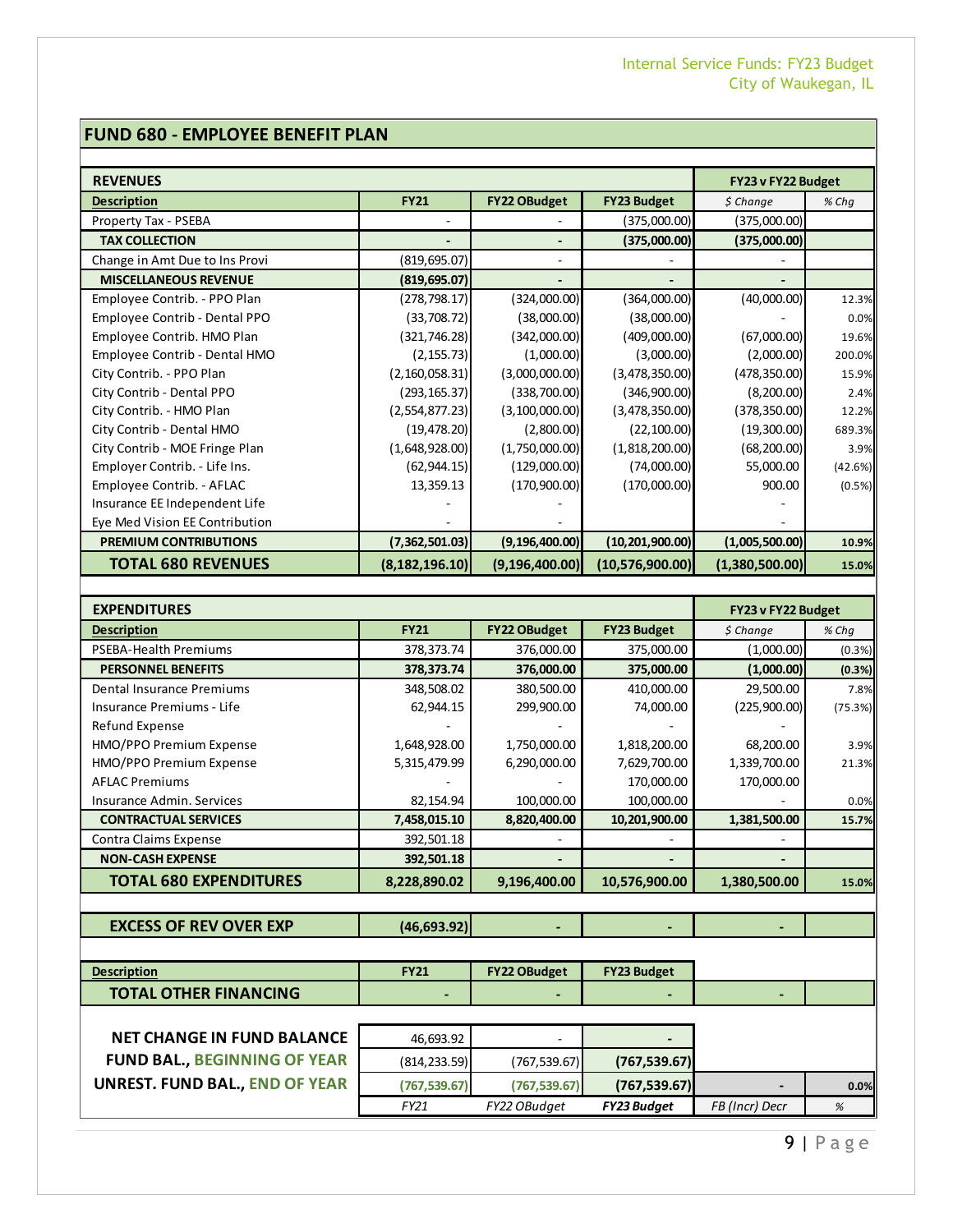#### **FUND 685 - SELF FUNDED FLEX SPENDING**

| <b>REVENUES</b>                |               |                     |                    | FY23 v FY22 Budget |         |
|--------------------------------|---------------|---------------------|--------------------|--------------------|---------|
| <b>Description</b>             | <b>FY21</b>   | <b>FY22 OBudget</b> | <b>FY23 Budget</b> | \$ Change          | $%$ Chq |
| Medical Saving Employee Contr. | (126,419.98)  | (137,000.00)        | (140,000.00)       | (3,000.00)         | 2.2%    |
| Dependent Care Employee Contr. | (14, 603.12)  | (14,700.00)         | (5,600.00)         | 9,100.00           | (61.9%) |
| <b>PREMIUM CONTRIBUTIONS</b>   | (141, 023.10) | (151,700.00)        | (145,600.00)       | 6,100.00           | (4.0%)  |
| <b>TOTAL 685 REVENUES</b>      | (141, 023.10) | (151,700.00)        | (145,600.00)       | 6,100.00           | (4.0%)  |
|                                |               |                     |                    |                    |         |

| <b>EXPENDITURES</b>           |             |                          | FY23 v FY22 Budget       |                          |            |
|-------------------------------|-------------|--------------------------|--------------------------|--------------------------|------------|
| <b>Description</b>            | <b>FY21</b> | <b>FY22 OBudget</b>      | <b>FY23 Budget</b>       | \$ Change                | $%$ Chq    |
| Insurance Admin, Services     | 6,877.50    | 7,000.00                 | 5,600.00                 | (1,400.00)               | $(20.0\%)$ |
| Claims Expense-MSA            | 127,376.39  | 144,700.00               | 140,000.00               | (4,700.00)               | (3.2%)     |
| <b>CONTRACTUAL SERVICES</b>   | 134,253.89  | 151,700.00               | 145,600.00               | (6, 100.00)              | (4.0%)     |
| Miscellaneous Expense         | 0.71        |                          |                          |                          |            |
| <b>COMMODITIES</b>            | 0.71        | $\overline{\phantom{0}}$ | $\overline{\phantom{0}}$ | $\overline{\phantom{0}}$ |            |
| <b>TOTAL 685 EXPENDITURES</b> | 134,254.60  | 151,700.00               | 145,600.00               | (6,100.00)               | (4.0%)     |
|                               |             |                          |                          |                          |            |
| <b>EXCESS OF REV OVER EXP</b> | 6,768.50    | $\overline{\phantom{0}}$ | -                        | -                        |            |

| <b>OTHER FINANCING SOURCES</b>        |              |                          |                    | FY23 v FY22 Budget |         |
|---------------------------------------|--------------|--------------------------|--------------------|--------------------|---------|
| <b>Description</b>                    | <b>FY21</b>  | <b>FY22 OBudget</b>      | <b>FY23 Budget</b> | \$ Change          | $%$ Chq |
| <b>TOTAL OTHER FINANCING</b>          | -            | $\overline{\phantom{a}}$ | -                  |                    |         |
|                                       |              |                          |                    |                    |         |
| <b>NET CHANGE IN FUND BALANCE</b>     | (6,768.50)   |                          |                    |                    |         |
| <b>FUND BAL., BEGINNING OF YEAR</b>   | (24, 342.06) | (31, 110.56)             | (31, 110.56)       |                    |         |
| <b>UNREST. FUND BAL., END OF YEAR</b> | (31, 110.56) | (31, 110.56)             | (31, 110.56)       |                    | 0.0%    |
|                                       | FY21         | FY22 OBudget             | <b>FY23 Budaet</b> | FB (Incr) Decr     | %       |

### **FUND 695 - IT INTERNAL SERVICE**

| No FY23 Budget as this is moving to Function 37 in the General Fund |             |                     |                    |           |         |
|---------------------------------------------------------------------|-------------|---------------------|--------------------|-----------|---------|
| <b>REVENUES</b>                                                     |             |                     | FY23 v FY22 Budget |           |         |
| <b>Description</b>                                                  | <b>FY21</b> | <b>FY22 OBudget</b> | <b>FY23 Budget</b> | \$ Change | $%$ Cha |
| Equipment Reimbursement                                             | (6,588.15)  |                     |                    |           |         |
| <b>REIMBURSEMENT</b>                                                | (6,588.15)  |                     |                    |           |         |
| Miscellaneous Revenue                                               | (0.42)      |                     |                    |           |         |
| <b>MISCELLANEOUS REVENUE</b>                                        | (0.42)      |                     |                    |           |         |
| <b>TOTAL 695 REVENUES</b>                                           | (6,588.57)  |                     |                    |           |         |

| <b>EXPENDITURES</b>            | FY23 v FY22 Budget |                     |                    |              |             |
|--------------------------------|--------------------|---------------------|--------------------|--------------|-------------|
| <b>Description</b>             | <b>FY21</b>        | <b>FY22 OBudget</b> | <b>FY23 Budget</b> | \$ Change    | $%$ Chq     |
| Earned Sick Leave Pay Outs     | 4,190.68           |                     |                    |              |             |
| Systems Administrator/Operator | 176,615.21         | 162,000.00          |                    | (162,000.00) | $(100.0\%)$ |
| Office Supervisor              | 37,929.18          |                     |                    |              |             |
| Management Info. Sys. Director | 133,958.70         | 132,000.00          |                    | (132,000.00) | $(100.0\%)$ |
| Comm/Utilities Manager         | 36,230.80          |                     |                    |              |             |
| <b>Assistant IT Director</b>   |                    | 92,000.00           |                    | (92,000.00)  | $(100.0\%)$ |
| IT Technician                  | 10,148.49          | 55,000.00           |                    | (55,000.00)  | $(100.0\%)$ |
| IT Administrator               | 3,582.59           |                     |                    |              |             |
| <b>PERSONNEL SERVICES</b>      | 402,655.65         | 441.000.00          |                    | (441,000.00) | (100.0%)    |

10 | Page